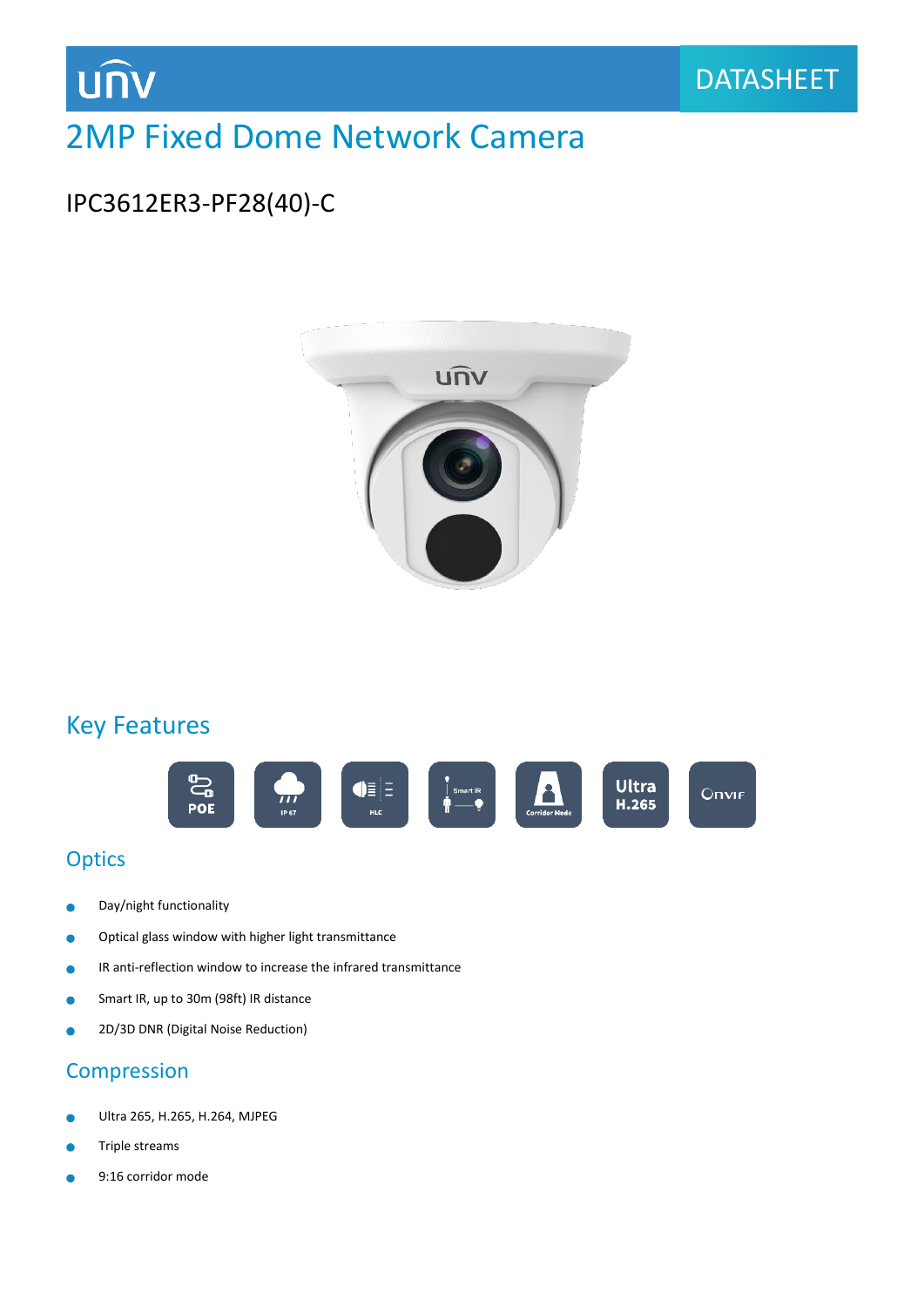#### Network

ONVIF Conformance  $\blacksquare$ 

#### **Structure**

- Wide temperature range: -35°C ~ 60°C (-31°F ~ 140°F)  $\bullet$
- Wide voltage range of ±25%  $\bullet$
- 4KV surge protection designed for network interface  $\bullet$
- IP67  $\bullet$

## Specifications

|                      | <b>IPC3612ER3-PF28-C</b>                      |                |  | <b>IPC3612ER3-PF40-C</b> |  |               |                   |              |  |  |
|----------------------|-----------------------------------------------|----------------|--|--------------------------|--|---------------|-------------------|--------------|--|--|
| Camera               |                                               |                |  |                          |  |               |                   |              |  |  |
| Sensor               | 1/2.7", 2.0 megapixel, progressive scan, CMOS |                |  |                          |  |               |                   |              |  |  |
| Lens                 | 2.8mm@F1.6                                    |                |  |                          |  | 4.0mm@F1.6    |                   |              |  |  |
| <b>DORI Distance</b> | Lens (mm)                                     | Detect (m)     |  | Observe (m)              |  |               | Recognize (m)     | Identify (m) |  |  |
|                      | 2.8                                           | 42             |  | 16.8                     |  | 8.4           |                   | 4.2          |  |  |
|                      | 4.0                                           | 60             |  | 24                       |  | 12            |                   | 6            |  |  |
| Angle of view (H)    | $112.7^{\circ}$                               |                |  |                          |  | $86.5^\circ$  |                   |              |  |  |
| Angle of View (V)    | $60.1^\circ$                                  |                |  |                          |  | $44.1^\circ$  |                   |              |  |  |
| Angle of View (O)    | $146.5^\circ$                                 |                |  |                          |  | $106.4^\circ$ |                   |              |  |  |
| Adjustment angle     | Pan: 0° ~ 360°                                | Tilt: 0° ~ 90° |  |                          |  |               | Rotate: 0° ~ 360° |              |  |  |
| Shutter              | Auto/Manual, 1 ~ 1/100000s                    |                |  |                          |  |               |                   |              |  |  |
| Minimum Illumination | Colour: 0.005Lux (F1.6, AGC ON)               |                |  |                          |  |               |                   |              |  |  |
|                      | OLux with IR                                  |                |  |                          |  |               |                   |              |  |  |
| Day/Night            | IR-cut filter with auto switch (ICR)          |                |  |                          |  |               |                   |              |  |  |
| S/N                  | >52dB                                         |                |  |                          |  |               |                   |              |  |  |
| IR Range             | Up to 30m (98ft) IR range                     |                |  |                          |  |               |                   |              |  |  |
| wavelength           | 850nm                                         |                |  |                          |  |               |                   |              |  |  |
| IR On/Off Control    | Auto/Manual                                   |                |  |                          |  |               |                   |              |  |  |
| Defog                | Digital Defog                                 |                |  |                          |  |               |                   |              |  |  |
| <b>WDR</b>           | <b>DWDR</b>                                   |                |  |                          |  |               |                   |              |  |  |
| Video                |                                               |                |  |                          |  |               |                   |              |  |  |
| Video Compression    | Ultra 265, H.265, H.264, MJPEG                |                |  |                          |  |               |                   |              |  |  |
| H.264 code profile   | Baseline profile, Main Profile, High Profile  |                |  |                          |  |               |                   |              |  |  |
|                      | Main Stream: 2MP (1920*1080), Max 30fps;      |                |  |                          |  |               |                   |              |  |  |
| Frame Rate           | Sub Stream: 2MP (1920*1080), Max 30fps;       |                |  |                          |  |               |                   |              |  |  |
|                      | Third Stream: D1 (720*576), Max 30fps         |                |  |                          |  |               |                   |              |  |  |
| Video Bit Rate       | 128 Kbps~16 Mbps                              |                |  |                          |  |               |                   |              |  |  |
| 9:16 Corridor Mode   | Supported                                     |                |  |                          |  |               |                   |              |  |  |
| OSD                  | Up to 8 OSDs                                  |                |  |                          |  |               |                   |              |  |  |
| Privacy Mask         | Up to 8 areas                                 |                |  |                          |  |               |                   |              |  |  |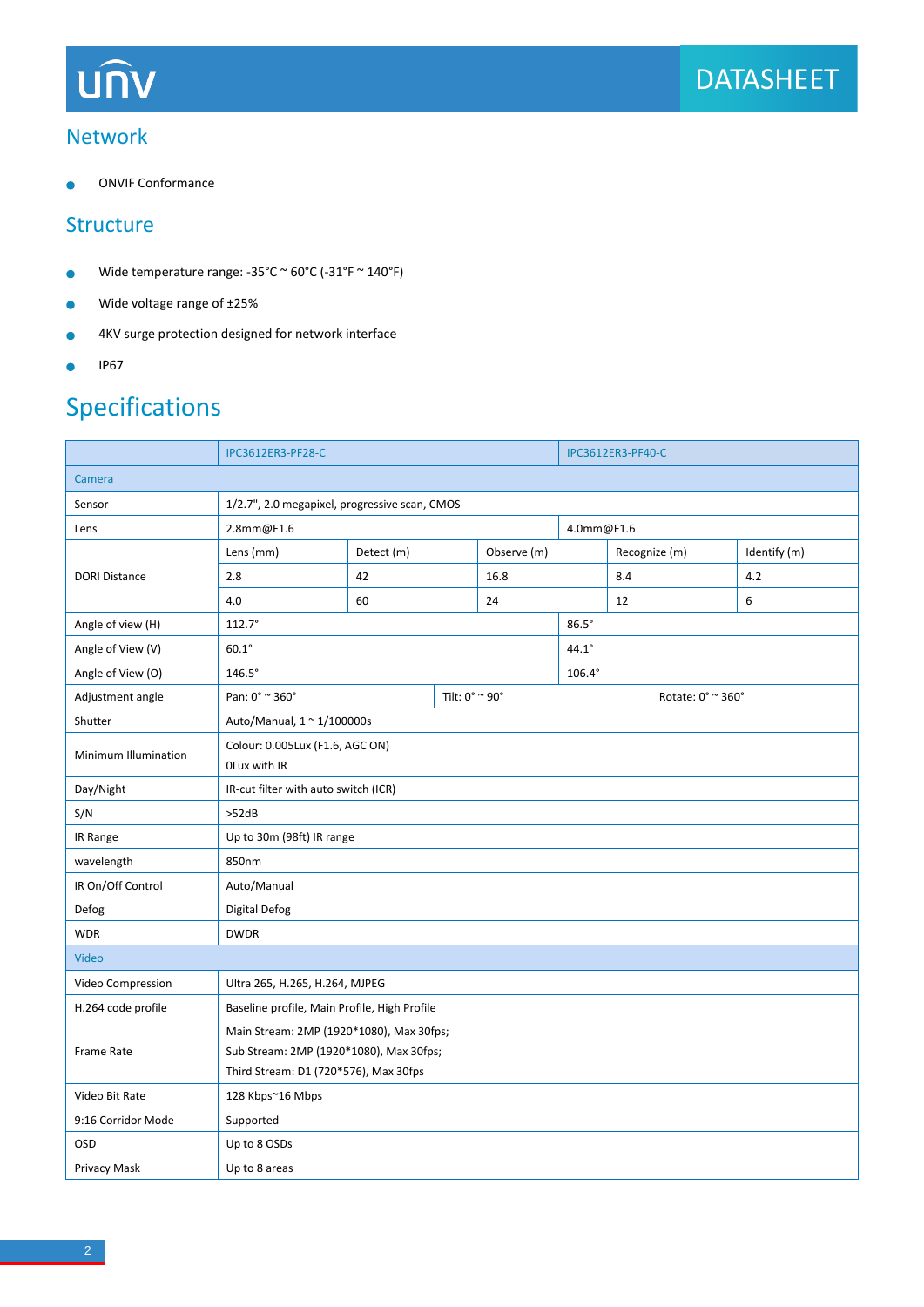## DATASHEET

| <b>ROI</b>                        | Up to 8 areas                                                                                                               |  |  |  |  |
|-----------------------------------|-----------------------------------------------------------------------------------------------------------------------------|--|--|--|--|
| <b>Motion Detection</b>           | Up to 4 areas                                                                                                               |  |  |  |  |
| Image                             |                                                                                                                             |  |  |  |  |
| White Balance                     | Auto/Outdoor/Fine Tune/Sodium Lamp/Locked/Auto2                                                                             |  |  |  |  |
| Digital noise reduction           | 2D/3D DNR                                                                                                                   |  |  |  |  |
| Smart IR                          | Support                                                                                                                     |  |  |  |  |
| Flip                              | Normal/Vertical/Horizontal/180°/90°Clockwise/90°Anti-clockwise                                                              |  |  |  |  |
| Dewarping                         | N\A                                                                                                                         |  |  |  |  |
| <b>HLC</b>                        | Support                                                                                                                     |  |  |  |  |
| <b>BLC</b>                        | Support                                                                                                                     |  |  |  |  |
| <b>Network</b>                    |                                                                                                                             |  |  |  |  |
| Protocols                         | IPv4, IGMP, ICMP, ARP, TCP, UDP, DHCP, PPPoE, RTP, RTSP, RTCP, DNS, DDNS, NTP, FTP, UPnP, HTTP, HTTPS, SMTP, 802.1x,<br>QoS |  |  |  |  |
| Compatible Integration            | ONVIF (Profile S, Profile T), API                                                                                           |  |  |  |  |
| Client                            | EZStation<br><b>EZView</b><br><b>EZLive</b>                                                                                 |  |  |  |  |
| Web Browser                       | Plug-in required live view: IE9+, Chrome 41 and below, Firefox 52 and below                                                 |  |  |  |  |
|                                   | Plug-in free live view: Chorme 57.0+, Firefox 58.0+, Edge 16+, Safari 11+                                                   |  |  |  |  |
| Interface                         |                                                                                                                             |  |  |  |  |
| Network                           | 1 RJ4510M/100M Base-TX Ethernet                                                                                             |  |  |  |  |
| <b>Certifications</b>             |                                                                                                                             |  |  |  |  |
| Certifications                    | CE: EN 60950-1<br>UL: UL60950-1<br>FCC: FCC Part 15                                                                         |  |  |  |  |
| General                           |                                                                                                                             |  |  |  |  |
| Power                             | DC 12V±25%, PoE (IEEE 802.3af)                                                                                              |  |  |  |  |
|                                   | Power consumption: Max 4.5W                                                                                                 |  |  |  |  |
| Dimensions $(\emptyset \times H)$ | $\Phi$ 126 x 94mm (Ø5.0" x 3.7")                                                                                            |  |  |  |  |
| Net Weight                        | 0.33kg (0.73lb)                                                                                                             |  |  |  |  |
| Material                          | Metal + Plastic                                                                                                             |  |  |  |  |
| <b>Working Environment</b>        | -35°C ~ 60°C (-31°F ~ 140°F), Humidity: ≤95% RH (non-condensing)                                                            |  |  |  |  |
| <b>Strorage Environment</b>       | -35°C ~ 60°C (-31°F ~ 140°F), Humidity: ≤95% RH (non-condensing)                                                            |  |  |  |  |
| surge protection                  | 2KV                                                                                                                         |  |  |  |  |
| <b>Ingress Protection</b>         | <b>IP67</b>                                                                                                                 |  |  |  |  |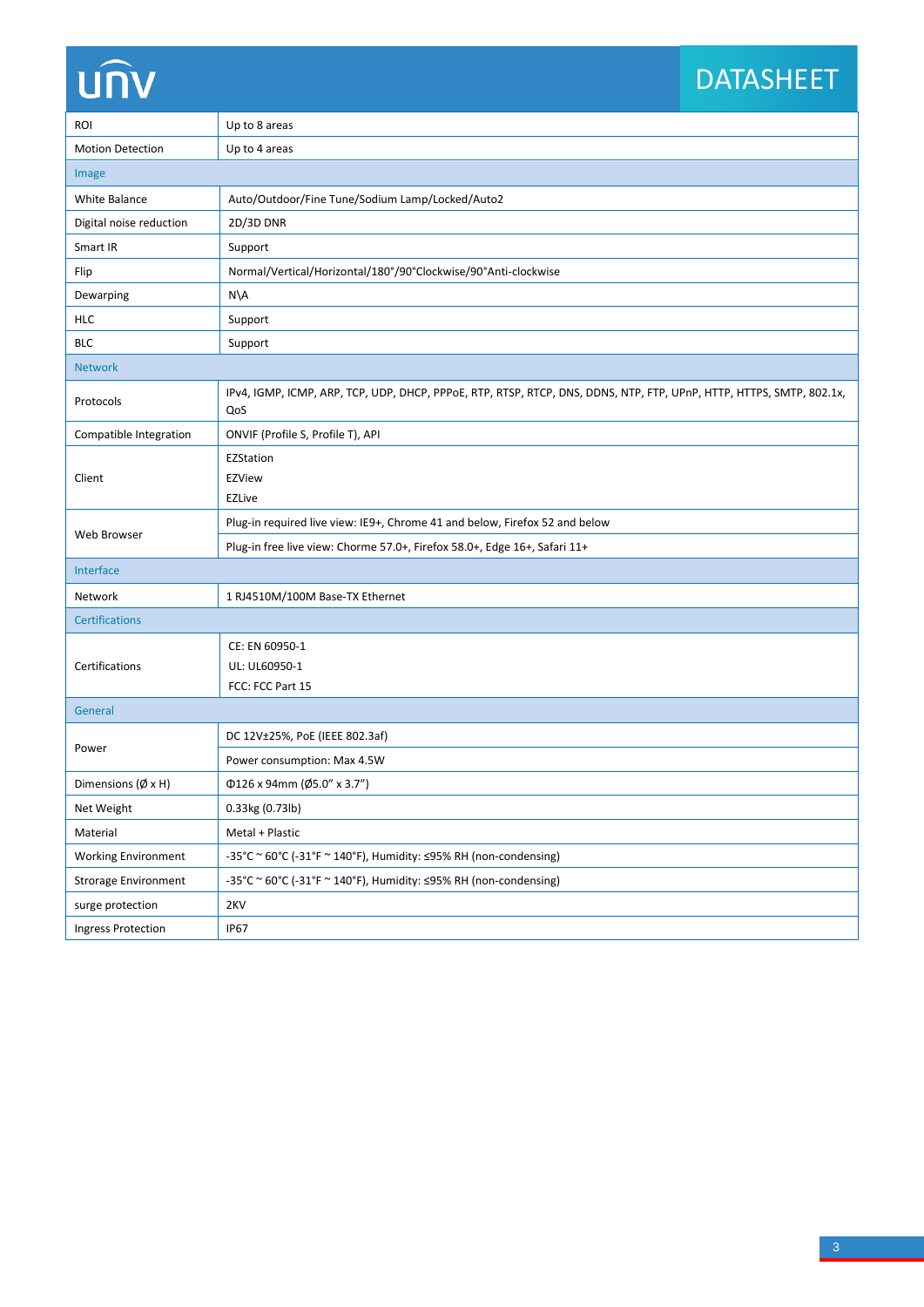### Dimensions



#### Accessories



| Junction box           | Pole mount                                   |  |  |  |
|------------------------|----------------------------------------------|--|--|--|
| TR-JB03-H-IN+TR-A01-IN | TR-JB07/WM03-F-IN (TR-WM03-B-IN)+ TR-UP06-IN |  |  |  |